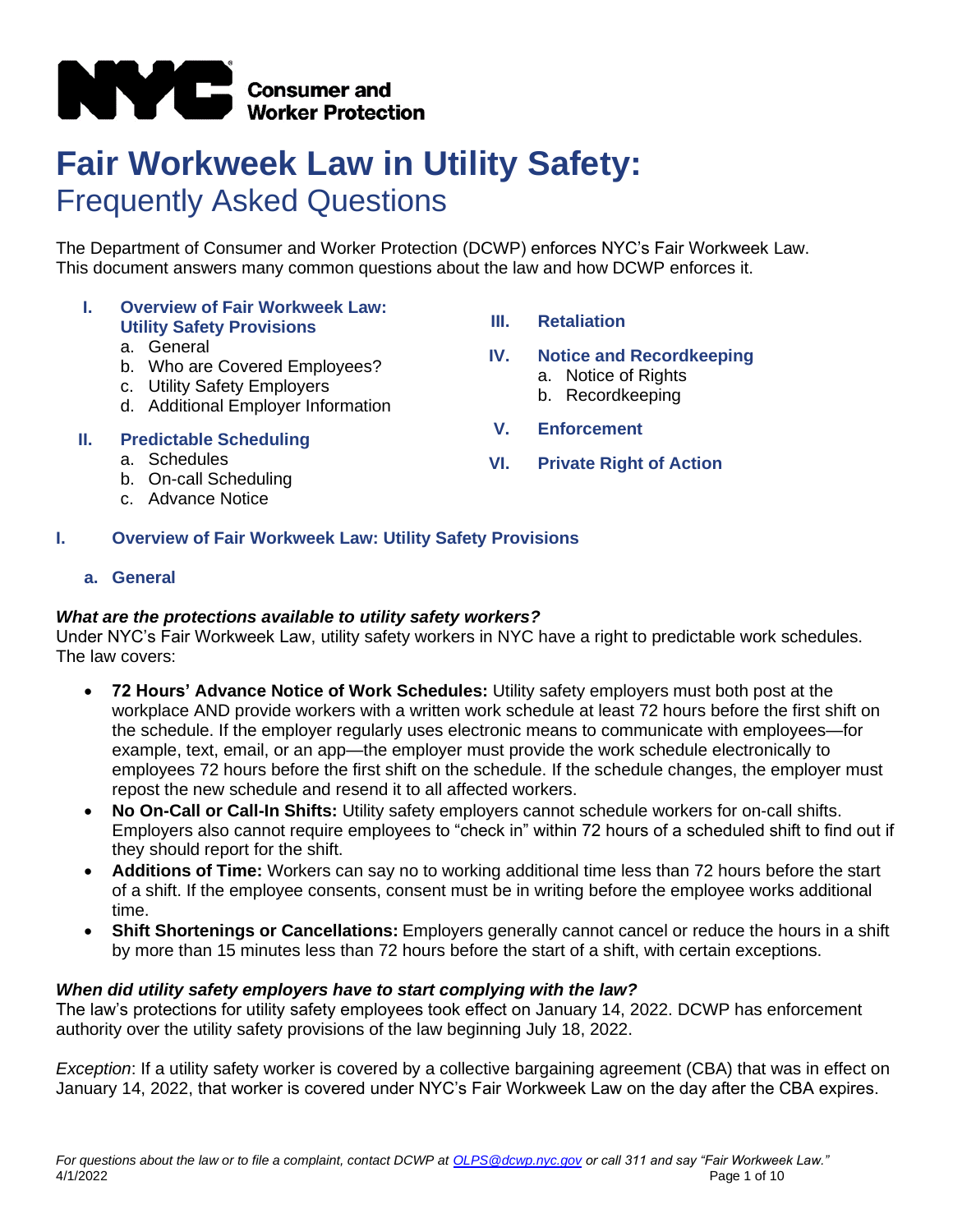# **b. Who are Covered Employees?**

#### *Who is a utility safety employee?*

A utility safety employee is any person employed by a utility safety employer to locate and mark underground facilities, such as those that provide electricity, gas, and water, or to inspect gas pipe fusions and joints.

*Exception*: The law does not apply to any utility safety employee covered by a CBA in which the rights under the law are expressly waived and employee scheduling is addressed.

#### *Does immigration status limit or change a worker's rights under the law?*

No. Utility safety workers have the same rights and protections under NYC's Fair Workweek Law regardless of immigration status. DCWP does not collect any information about a worker's immigration status to pursue a complaint.

# *Are employees who work in NYC but live outside of NYC covered by the law?*

Yes. It does not matter where an employee lives, as long as the employee works at a location in NYC.

# **c. Utility Safety Employers**

#### *What is a utility safety employer?*

A utility safety employer is one who employs workers who locate and mark underground facilities or inspect gas pipe fusions and joints. A utility safety employer can be a person or a company.

*Exception:* The term "utility safety employer" does *not* include the federal, state, or local government.

#### *What are underground facilities?*

Underground facilities include pipelines, conduits, ducts, cables, wires, manholes, vaults, and other similar facilities that provide services or materials such as electricity, gas, water, telephone, cable, sewage removal, and traffic control.

#### *Must a utility safety employer have a certain number of employees in order to be covered by NYC's Fair Workweek Law?*

No. NYC's Fair Workweek Law applies to all utility safety employers regardless of the number of employees.

# *If a utility safety employer employs other workers in addition to utility safety employees, are those other workers covered by NYC's Fair Workweek Law?*

No. The provisions of NYC's Fair Workweek Law that pertain to utility safety employers only apply to utility safety employees.

# **d. Additional Employer Information**

# *Does the law apply to employers that are not based in NYC?*

Yes.

The utility safety provisions of the law apply to all employers that fit the definition of utility safety employer and that employ utility safety workers in NYC, regardless of where the employer is based.

#### *How do employees know who their employer is if more than one company is involved in the management of their job?*

Multiple individuals or businesses may be treated as a single employer based on how interrelated the businesses are and how much they share management and control of their workforce. A worker may also be jointly employed by more than one individual or business at the same time.

All non-governmental employers involved in the management of utility safety workers may have obligations under NYC's Fair Workweek Law.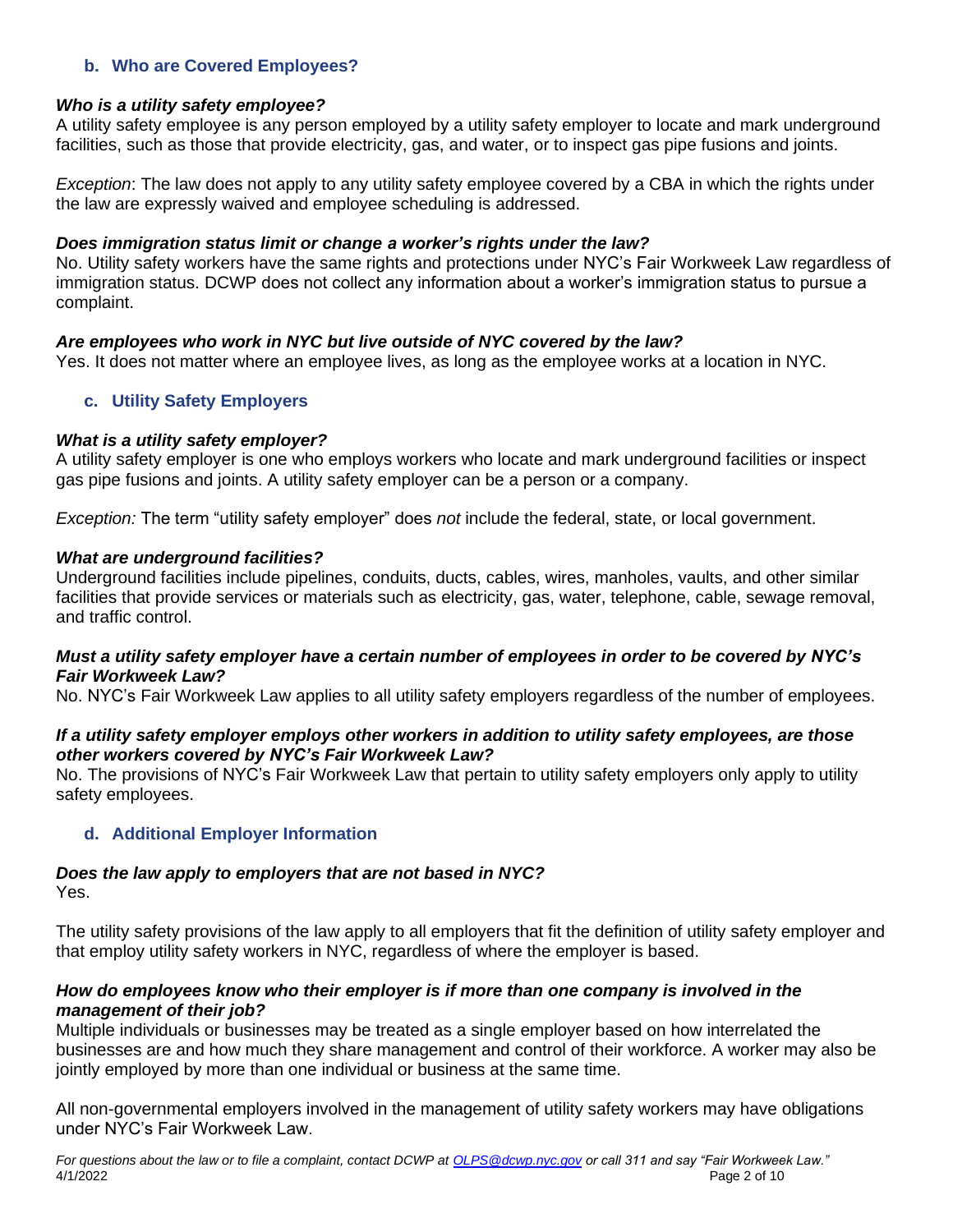#### *Scenario:*

*Dwayne was hired by P&L Gas, Inc. to inspect gas pipe fusions. P&L Gas has a contract with the City of New York to perform this work, and a City representative manages and controls this work.*

*Is P&L Gas a utility safety employer covered under NYC's Fair Workweek Law?* Yes. P&L Gas employs Dwayne to perform utility safety work, and though the company has a contract with the City, P&L Gas is not a government entity. Therefore, it is covered by NYC's Fair Workweek Law.

#### *Is the City of New York a joint employer?*

No. The City of New York may exercise joint control over utility safety workers in this scenario, but the City cannot be a joint employer because the definition of utility safety employer excludes the government.

#### **II. Predicable Scheduling**

#### **a. Schedules**

#### *When do utility safety employers need to provide employees with their work schedules?*

Utility safety employers must provide employees with each written work schedule, including dates, times, and locations of all shifts, no later than 72 hours (3 days) before the start of the schedule; schedules should cover at least seven (7) days.

#### *How should utility safety employers provide schedules to employees?*

No later than 72 hours before the first shift on the work schedule, a utility safety employer must:

- physically post the schedule at the workplace where all workers can see it; and
- transmit the schedule to each employee individually.

The employer must transmit the individual schedule electronically—for example, by text, email, push notification in an app—if that is how the employer usually communicates with workers.

If the employer does not use electronic communication, then the employer must give each employee a paper copy of the schedule.

In the event of updates to the work schedule, the employer must conspicuously post and transmit individually to affected employees the written updated work schedule.

#### *What happens if a utility safety employer does not give employees their schedule 72 hours before the start of the work schedule?*

The employer is violating the law and may be required to pay \$300 to all affected workers, as well as any other damages or relief required to remedy the harm to the affected workers. The employer may also be liable for a fine of \$500, and possibly more if it is not the first time the employer violated the law.

#### *Are utility safety employers required to give employees copies of previous schedules?*

Yes. If a worker requests previous schedules, the employer must provide written work schedules for any week worked within the last three (3) years. The employer must provide the schedules within 14 days of the worker's request.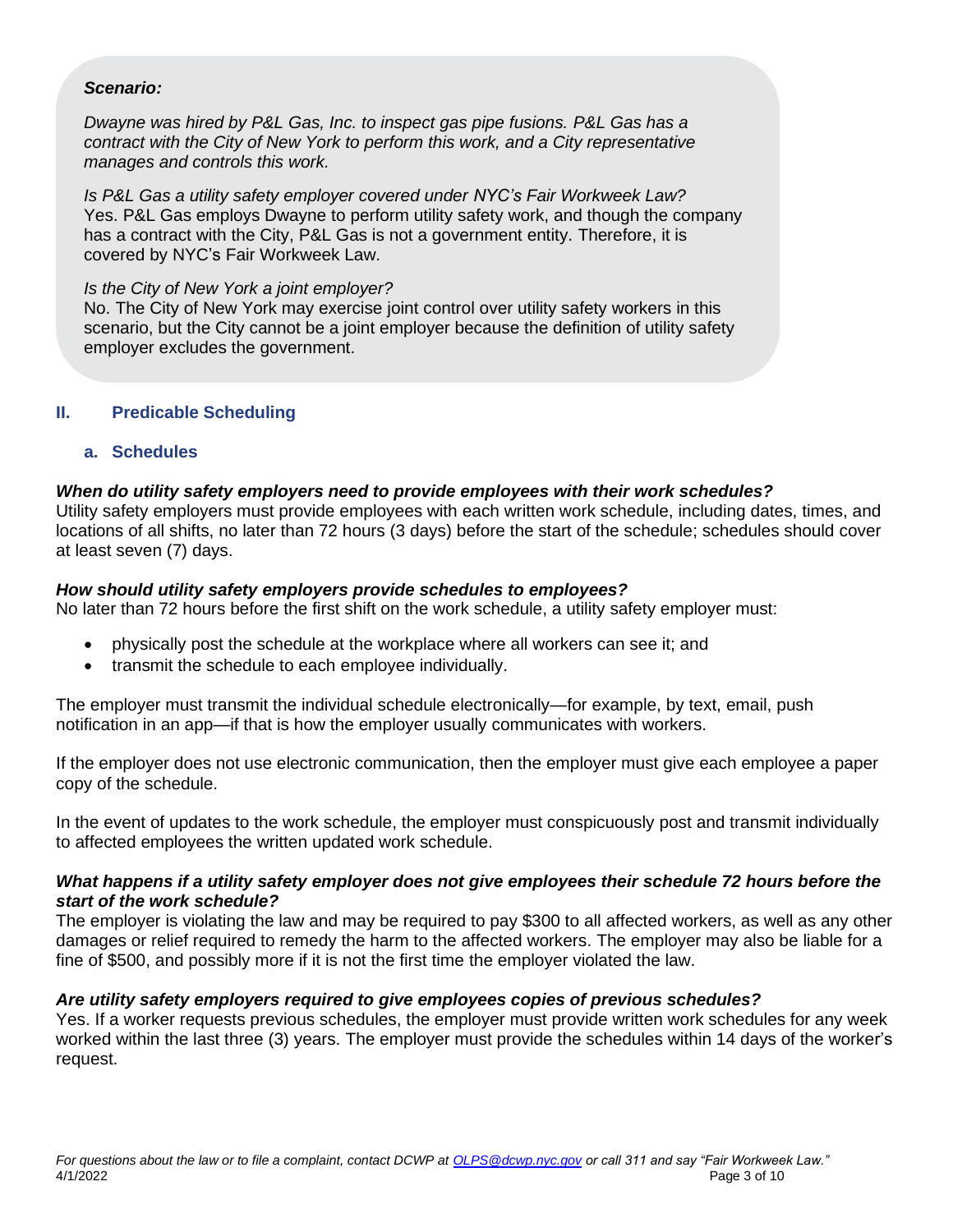# *Are utility safety employers required to give employees copies of other workers' schedules?*

Yes. If a worker requests other workers' schedules, the employer must provide the most current version of the work schedule for all utility safety workers at the work location. The employer must provide the schedules within one (1) week of the worker's request.

# **b. On-call Scheduling**

#### *What is an on-call shift?*

An **on-call shift** occurs when a worker is required to be ready and available to work at the employer's call for a period of time, regardless of whether the worker actually works or is required to report to a work location.

#### *What is the difference between a regular shift and an on-call shift?*

A **regular shift** is a span of consecutive hours at a work location (not including breaks that are less than two hours). Workers are paid to work regular shifts.

In practice, unless workers report to a work location, workers are typically not paid for on-call shifts although they are required to be available to work.

# *Can utility safety employers schedule employees for on-call shifts?*

No. Under NYC's Fair Workweek Law, utility safety employers may not schedule workers for any on-call shifts.

# *What happens if utility safety employers schedule on-call shifts?*

The employer is violating the law and may be required to pay \$500 or damages and relief required to remedy the harm to the affected worker, whichever is greater. Employers may also be liable for a fine of \$500 for each on-call shift, and more if they violate the law again.

#### **c. Advance Notice**

#### *Can a utility safety employer cancel a worker's shift?*

Yes, but only if the employer provides notice of the cancellation at least 72 hours before the start of the shift.

#### *Can shortening or removing hours from a worker's shift count as a cancellation?*

Yes. Canceling a shift includes when an employer subtracts more than 15 minutes from a worker's shift without at least 72 hours' notice before the start of the shift.

# *Can a utility safety employer require an employee to work extra time with less than 72 hours' notice?*

No. A utility safety employer cannot require an employee to work more than 15 minutes of extra time unless the employee has at least 72 hours' advance notice. Extra time includes adding a new shift or requiring an employee to report to work more than 15 minutes earlier or to end their shift more than 15 minutes after the scheduled end time.

If an employer asks an employee to work extra time, the employer must explain that the employee has a right to say no. The employer cannot impose any negative consequences if the employee declines to work extra time. If the employee agrees to work extra time, the employer must obtain the employee's advance written consent.

*Note*: A utility safety employer *may* require an employee to work extra time if the employer gives the employee notice at least 72 hours before the start of the shift.

#### *What does "consent" mean?*

"Consent" means an employee's agreement after 1) being given the opportunity to decline and 2) being free from any interference, coercion, or risk of adverse action from the employer.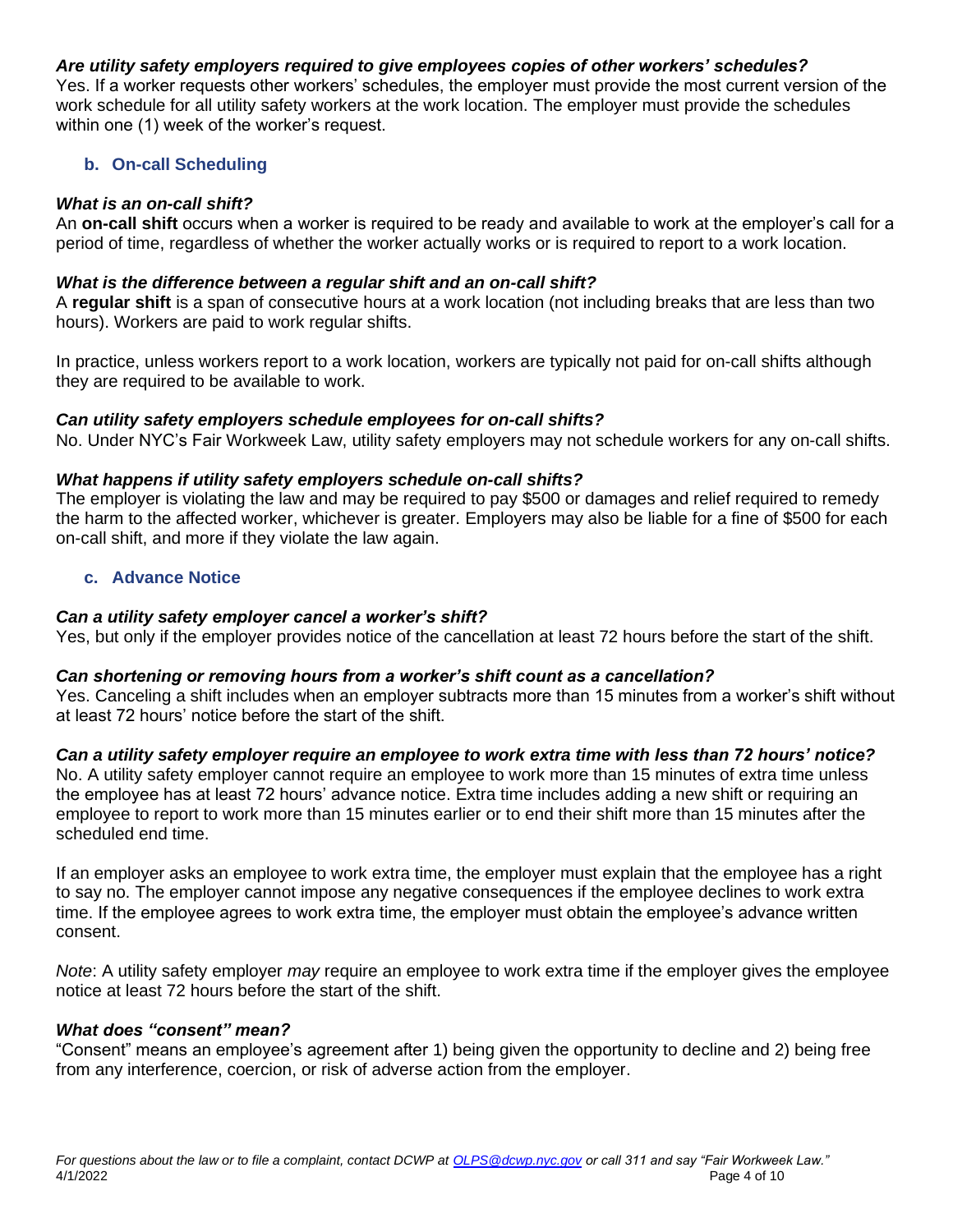# *What must a utility safety employer do to document an employee's consent to work extra time?*

An employer must obtain a written record of an employee's advance written request or consent to work extra time. The written record must:

- contain the date and time the employee gave consent; and
- reference the specific schedule change or shift change. (*Note*: General or ongoing consent to work extra time does not meet this requirement.)

If an employer cannot obtain an employee's written consent before the extra time begins—for example, unscheduled addition of time at the end of a shift—the employer must get the employee's written consent to work the extra time no later than 15 minutes after the employee begins to work the extra time.

# *Are utility safety employers required to get a written record of an employee's choice to decline to work extra time?*

No.

#### *Are there any circumstances when utility safety employers do not need to provide 72 hours' notice before making changes to a worker's shift?*

Yes. A utility safety employer may make changes to an employee's schedule less than 72 hours before the start of a shift if:

- the employee requests time off, for example to use sick leave;
- employees trade shifts with one another; or
- the employer is responding, or closes, due to:
	- o public utility failure that endangers health and safety
	- o fire, flood, or other natural disaster
	- o federal, state, or local state of emergency

#### *Scenario:*

*A building in midtown Manhattan is experiencing a gas leak. Jose, a supervisor at the gas company, asks Abdul and Candace to report to work immediately to inspect the gas pipes. Has the gas company violated NYC's Fair Workweek Law?*

No. A gas leak presents an imminent danger to public health and safety. Because the gas company is responding to the threat, this is an exception in which the employer may make changes to utility safety employees' schedules without 72 hours' notice.

# *What must a utility safety employer do if the schedule changes?*

If the schedule changes, the utility safety employer must update the posted schedule and transmit the updated schedule to all affected workers directly.

#### *Can utility safety employers require workers to check in to confirm whether or not they need to report to a shift?*

Under the law, an employer cannot require workers to check in within 72 hours of a scheduled shift to find out if they should report for the shift.

# *Can utility safety employers allow workers to take time off?*

Yes. Employers can grant a worker's request for time off, even if the request occurs within 72 hours of the worker's scheduled shift. Providing time may be required under federal, state, or local law, including under NYC's Paid Safe and Sick Leave Law.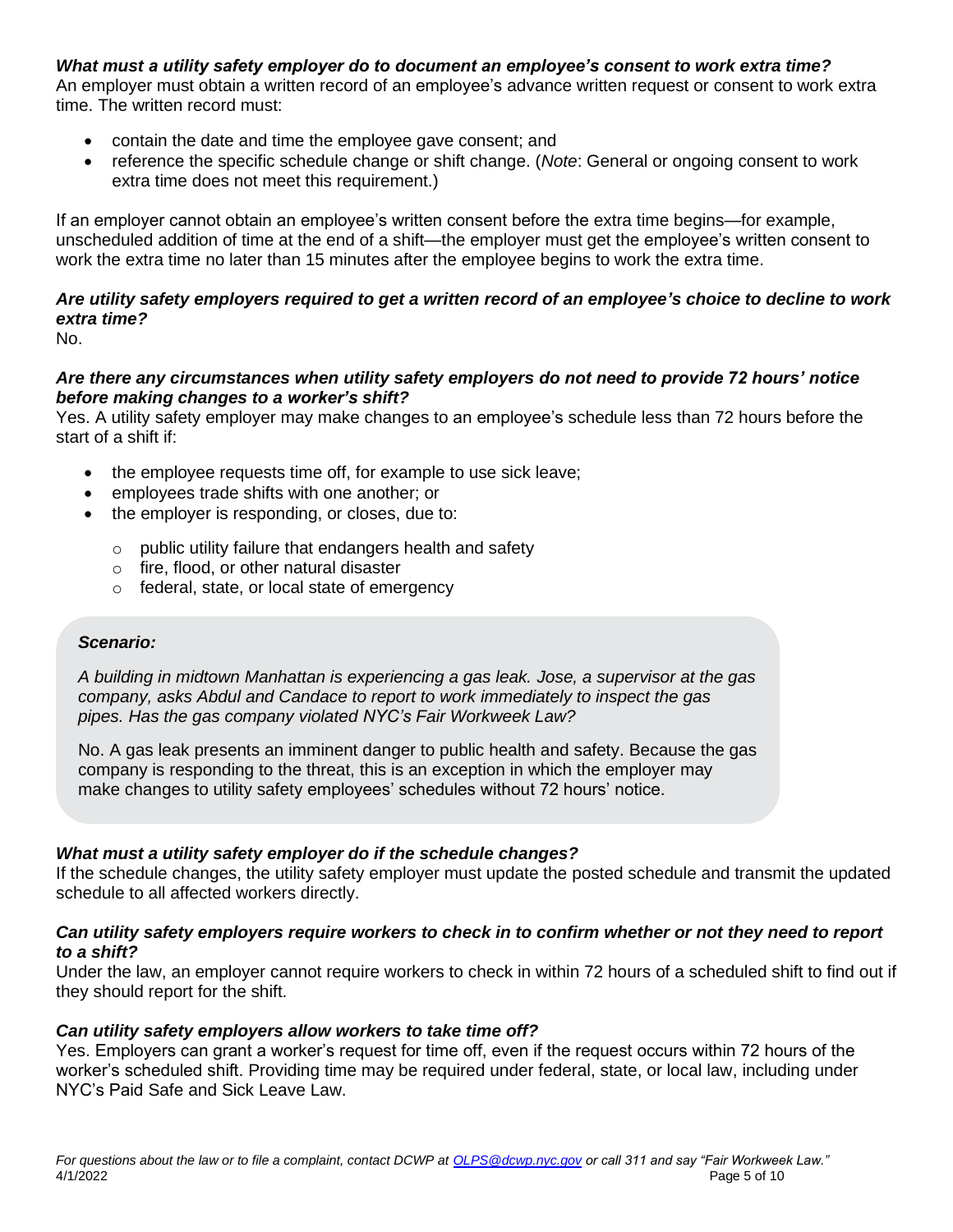# *What happens if utility safety workers trade shifts with one another less than 72 hours before those shifts start?*

Utility safety employers can allow workers to trade shifts with one another, even if they trade less than 72 hours before the start of the affected shift. Since the schedule change is initiated by employees—and not the employer—the employer does not violate the law by permitting the last-minute schedule change. The employer must maintain written records with the names of the employees and the shifts they traded.

#### *What if a utility safety employer cancels a worker's shift or part of a shift with less than 72 hours' notice?*

It is illegal to cancel a shift or part of a shift with less than 72 hours' notice. Employers may be liable for paying damages to the worker and fines to the City.

# *What if a utility safety employer cancels or shortens a worker's shift after the employee arrived at work?*

Cancelling or cutting a shift after a worker arrives at work is a violation of NYC's Fair Workweek Law. The practice may also be a violation of the "call-in pay" provision of the New York State Labor Law, which requires employers to pay workers a minimum amount of call-in pay. Contact the New York State Department of Labor at [labor.ny.gov](https://www.labor.ny.gov/home/) for more information.

# *What happens if a utility safety employer changes a schedule without providing the proper notice?*

Utility safety employers may be held responsible for \$500 or damages and relief to remedy the harm to affected workers, whichever is greater. The employer may also be liable for a fine of \$500 for each on-call shift, or more if the employer violated the law before.

# **III. Retaliation**

# *What is retaliation?*

Retaliation is any action by an employer—or on an employer's behalf—that could penalize or deter a worker or group of workers from exercising or attempting to exercise any right protected by the law. Retaliation includes:

- threats
- **intimidation**
- discipline
- discharge
- demotion
- suspension
- harassment
- cutting hours
- informing other employers about a worker's actions under the law
- discrimination
- actions related to immigration status

Retaliation is illegal under the law. Employers may not retaliate against workers exercising their rights under the law, even if workers do not explicitly refer to any specific law.

Retaliation exists when the protected activity was a motivating factor for a retaliatory act, even if other factors also motivated the retaliatory act.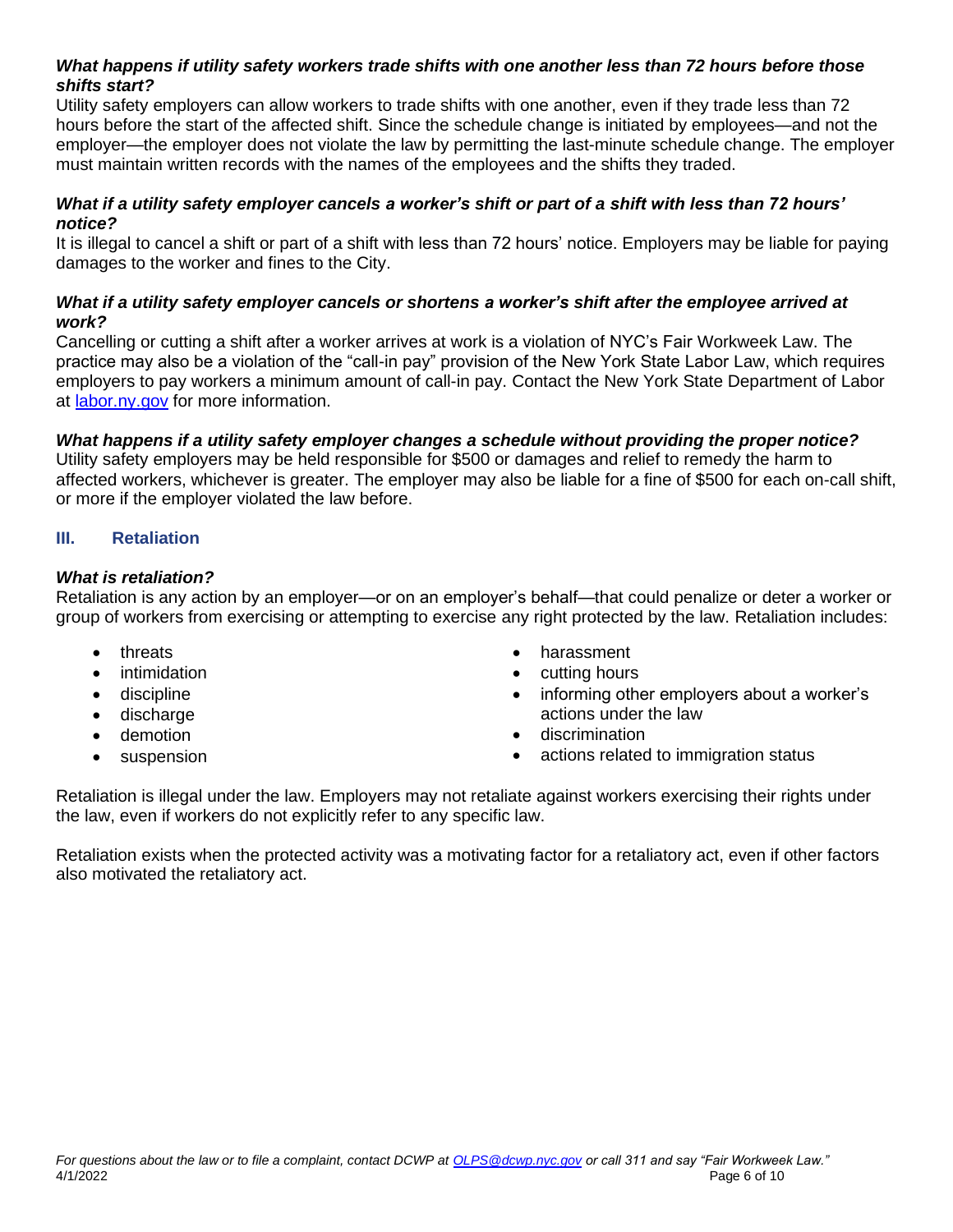#### *Scenario***:**

*Stanley works for BQE Contracting, Inc. supervising workers who locate and mark underground electric cables. Stanley tells Jack that he must work a 12-hour shift the next day. When Jack refuses, Stanley fires Jack and tells him he better leave before Stanley "clocks him one." Jack's co-workers, Janet and Peggy, witness Jack's firing. Which workers experienced retaliation?*

Jack, Peggy, and Janet all have experienced retaliation. Stanley penalized Jack by firing him and threatening him with physical harm. Janet and Peggy could have been reasonably deterred from exercising their rights after witnessing the incident between Stanley and Jack.

# *What does it mean for utility safety workers to "exercise their rights"?*

Workers may exercise their rights in a variety of ways. This list gives some examples but is not exhaustive:

- Refusing to work a shift that was scheduled in violation of the law, such as:
	- o an on-call shift
	- $\circ$  a shift they did not consent to work or for which they were not given 72 hours' advance notice
- Requesting a copy of their schedule or a current version of all workers' schedules at the utility safety establishment where they work
- Saying NO to a lawful request to pick up a shift with less than 72 hours' notice
- Asking where the current written schedule is posted
- Asking the employer to pay them for all scheduled hours after a shift was shortened or cancelled
- Pointing out that the required notice of rights isn't posted
- Filing a complaint with DCWP for alleged violations of the law
- Communicating with any person, including coworkers, about any violation of the law
- Participating in a court or administrative proceeding about an alleged violation of the law
- Informing another person of that person's potential rights under the law

# *What should employees do if an employer retaliates or the employee fears retaliation?*

Workers should contact DCWP or an attorney if they fear retaliation or have experienced retaliation recently. DCWP takes reports of employer retaliation very seriously. Depending on the circumstances, DCWP's response may include directing an employer to cease retaliatory action, to reinstate a worker, and to comply with the law going forward. Workers may also receive payments of back wages, premium pay, and other relief.

#### *Does the law protect workers from retaliation if they believe they are asserting a protected right but are mistaken?*

Yes, as long as workers genuinely believe that the right they are asserting is protected by NYC's Fair Workweek Law.

# **IV. Notice and Recordkeeping**

# **a. Notice of Rights**

# *How must covered employers inform workers about NYC's Fair Workweek Law?*

DCWP created a notice for the utility safety industry. Employers must post the "YOU HAVE A RIGHT TO A PREDICTABLE WORK SCHEDULE" notice where employees can easily see it at each NYC workplace. The notice is available on the DCWP website at **nyc.gov/workers**. Employers should print the notice on, and scale it to fill, 11" x 17" paper.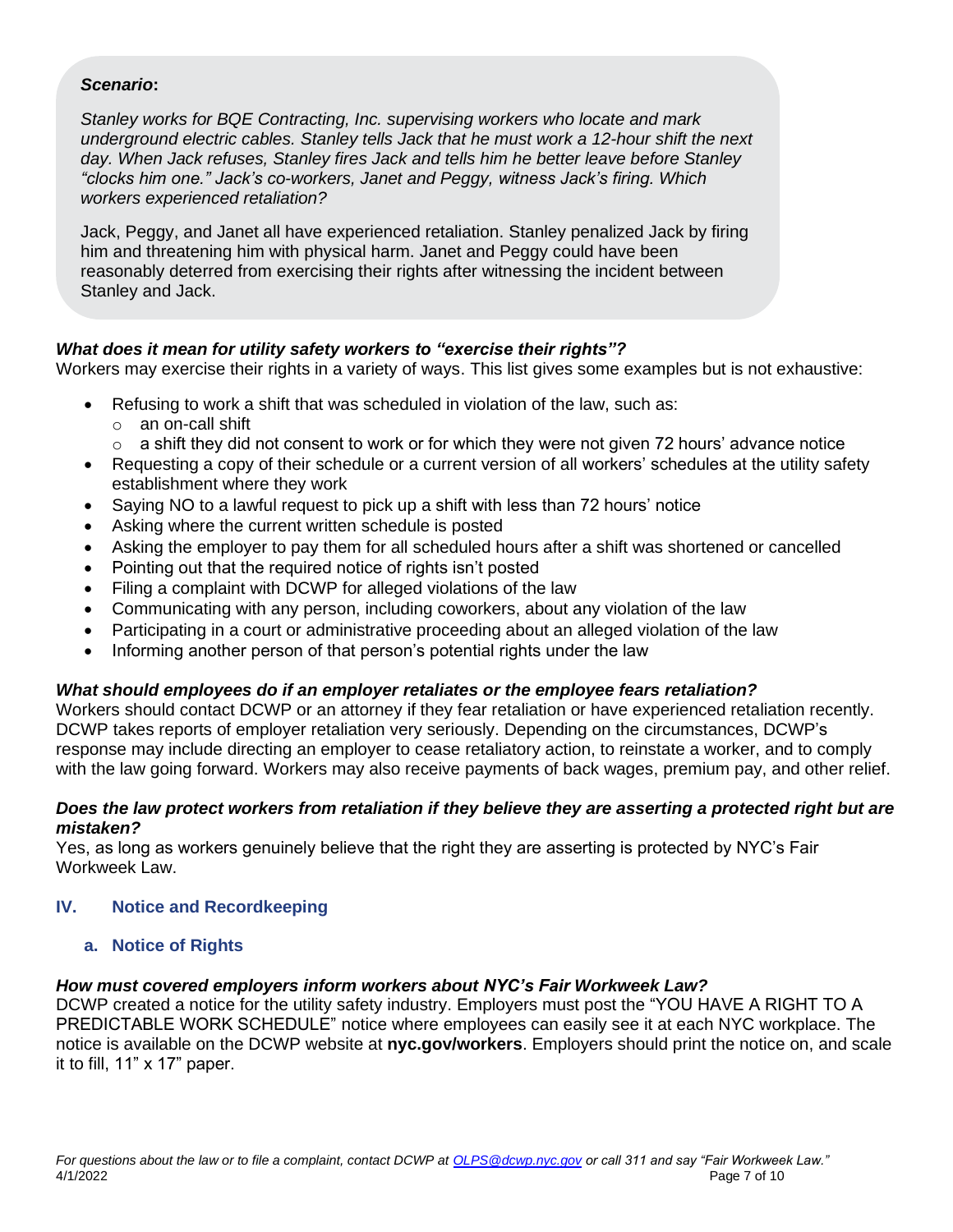# *In which language must an employer post the notice?*

Employers must post the notice in English and in any other language that is the primary language of at least 5 percent of the workers at a workplace (1 out of 20, 5 out of 100, 10 out of 200, etc.), if the notice is available in that other language on the DCWP website.

# *Where can covered employers find the required notice of rights?*

The notice is available online at **nyc.gov/workers**.

DCWP will update the notice if there are any changes to the law. Monitor the DCWP website for updates.

# **b. Recordkeeping**

# *What records must employers keep under the law?*

Covered employers must retain electronic records documenting their compliance with the requirements of NYC's Fair Workweek Law. Utility safety employers must retain records that show:

- Employees' dates of employment and contact information, including the last known phone number, email address, and mailing address for each worker
- Employees' **hours worked each week**, including date, time, and location
- **Each work schedule** provided to employees, including the dates, times, and methods by which each work schedule was provided to the employee
- Each **agreement among workers** to trade shifts, including the shifts traded and the names of the employees involved
- **Each written request by a worker for time off**, including the date, time, and method by which the employee transmitted the request or consent to the employer
- Workers' **written consent** to work with fewer than 72 hours' notice
- Any exception to the requirements of NYC's Fair Workweek Law
- Documents reflecting compliance with the notice posting requirement

# *How long must employers maintain records under the law?*

Covered employers must retain records for a period of three (3) years.

# *Must an employer provide its records to DCWP?*

Yes. If DCWP requests records as part of an investigation into compliance with or violations of NYC's Fair Workweek Law, employers must provide the records.

# *What happens if a covered employer does not maintain records as required by the law?*

An employer's failure to maintain or produce records to DCWP may result in a "rebuttable presumption" against the employer in the event of a lawsuit or enforcement action. This means that the burden will be on the employer to show that the employer did not violate the law.

# *May employers maintain required records electronically?*

Yes. Employers may create or maintain any of the required records in a scheduling application or other electronic recordkeeping system. Employers must ensure that:

- electronically stored records are maintained in their original format for three (3) years;
- records can be exported to a non-proprietary, machine-readable data format;
- there are no restrictions in the recordkeeping system that would limit the employer's ability to produce required records to DCWP; and
- the electronic recordkeeping system does not overwrite or destroy any of the records an employer is required by law to maintain.

For example, scheduling applications must be configured so that when an employer makes updates to a work schedule, the system retains and does not overwrite the original version of the work schedule and the date it was provided to employees.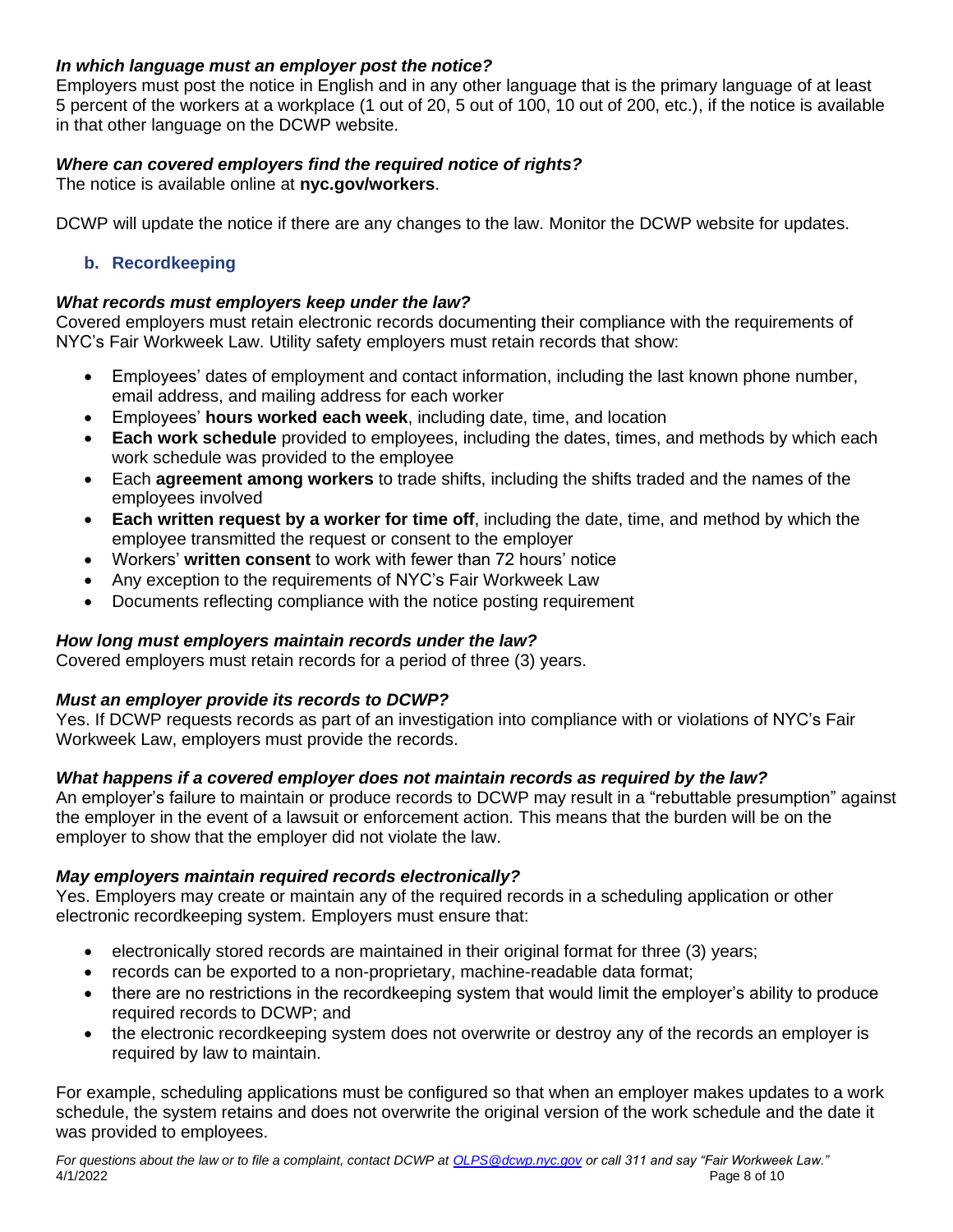# **V. Enforcement**

# *Who enforces NYC's Fair Workweek Law?*

DCWP enforces the law. Workers can contact DCWP to:

- File a complaint.
- Find out more about NYC's Fair Workweek Law and other workplace laws.
- Get a referral for other resources to protect and enforce their rights under NYC's Fair Workweek Law.

DCWP is committed to maintaining the confidentiality of complainants.

#### *Who can file a complaint about a potential violation of NYC's Fair Workweek Law?*

Any person, including utility safety workers and their representatives, or related organizations, may file a complaint about a possible violation of NYC's Fair Workweek Law.

#### *Where can I file a complaint?*

You can file a complaint with DCWP. To reach DCWP:

- Call 311 (212-NEW-YORK outside NYC). Ask for "Fair Workweek Law."
- Email [OLPS@dcwp.nyc.gov](mailto:OLPS@dcwp.nyc.gov)
- Visit [nyc.gov/workers](https://www1.nyc.gov/site/dca/workers/worker-rights.page)

DCWP can also give complainants information about employee rights or how to bring a private legal action in court against an employer.

#### *How long do I have to file a complaint?*

You must file a complaint within two (2) years of when you learned (or should have learned) of the violation of the law.

# *What happens after I file a complaint?*

DCWP investigates the complaint. DCWP may request information or documents from a utility safety employer under investigation and interview witnesses. If DCWP determines that an employer violated the law, the employer may be responsible for money damages and other forms of relief to affected workers, as well as fines to the City.

#### *Are complainants' identities kept confidential?*

DCWP will keep the identity of complainants confidential unless disclosure is required by law. DCWP will notify complainants before disclosing their identity whenever possible and generally attempts to keep identities of workers confidential unless the worker consents.

#### *Does my immigration status affect my ability to file a complaint?*

No. All workers have the same rights and protections under NYC's Fair Workweek Law, regardless of immigration status. DCWP does not collect any information about a worker's immigration status to pursue a complaint.

# *Must DCWP receive a complaint in order to investigate an employer?*

No. DCWP can also investigate employers on its own initiative.

#### *What does DCWP do to ensure that employers comply with the law?*

DCWP conducts investigations that may include document requests, interviews with witnesses, and visits to worksites. If, as a result of an investigation, DCWP determines that an employer has violated one or more provisions of NYC's Fair Workweek Law, DCWP may seek monetary relief for workers, civil penalties, and/or commitments to future compliance through settlement or through litigation at the Office of Administrative Trials and Hearings (OATH).